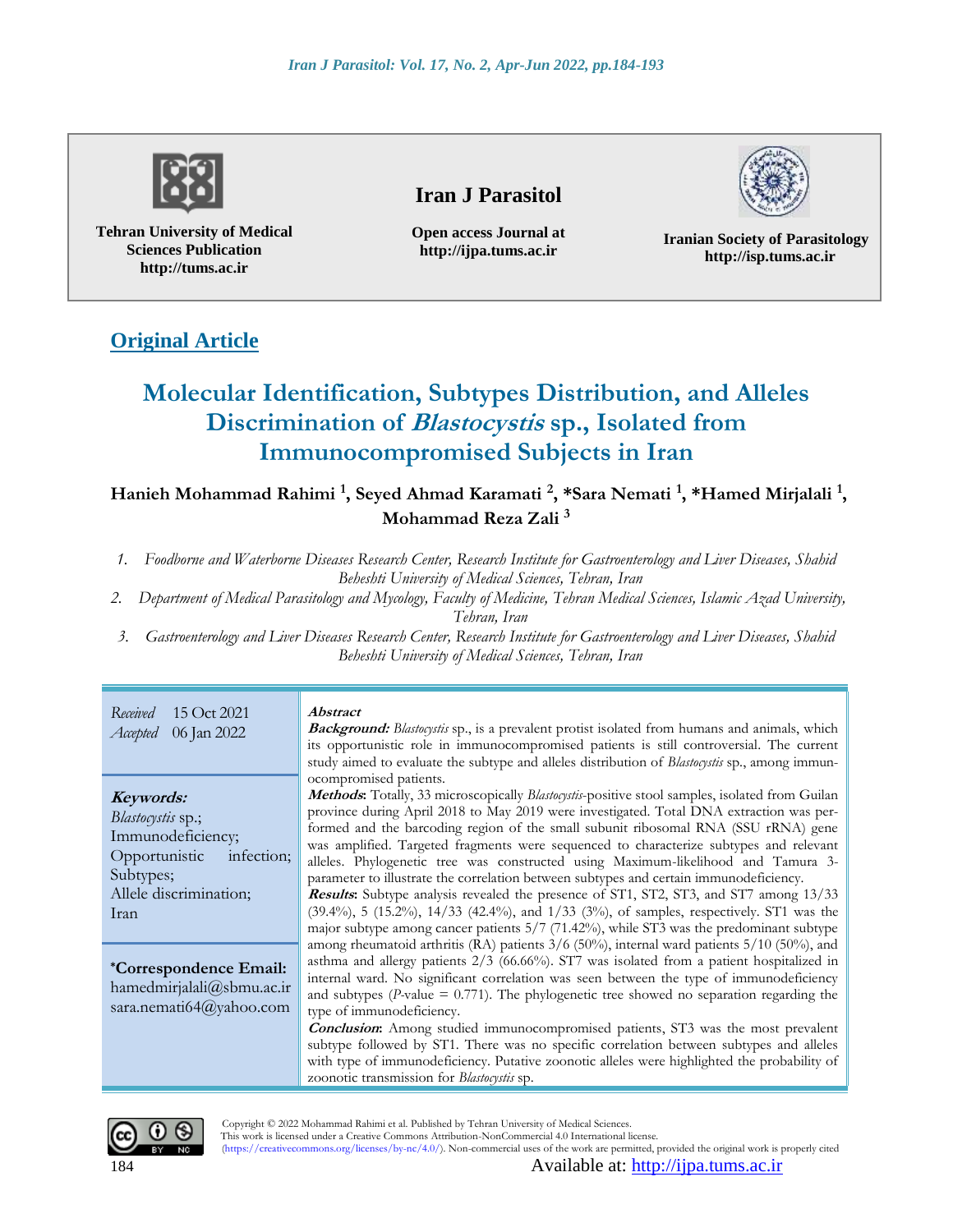# **Introduction**

*lastocystis* sp., is one of the most common parasite, which colonizes the intestine of its hosts. *It* is a cosmopolitan protist with a potential for pandemic distribution (1, 2). This parasite is reported from wide range of animals including amphibians, reptiles, invertebrates, birds, nonhuman primates, and artiodactyls, as well as humans (3, 4). Four major forms of this parasite including vacuolar, granular, amoeboid, and cyst have been reported from stool samples and cultured mediums (2). *Blastocystis* sp., was classified initially as a cyst of a flagellate, vegetable, fungus, and harmless yeast for many years, but it is now considered as an agent, which may lead to intestinal or extraintestinal manifestations (5, 6). The fecaloral route is considered as the main transmission mode of infection (7). *B*

A couple of clinical features have been linked to *Blastocystis* sp., ranging from mild and chronic diarrhea to acute gastroenteritis, anemia, and urticarial (6, 8, 9). During recent years, the reports of *Blastocystis* sp.*,* in symptomatic patients without any known causative agents signified the pathogenic role of *Blastocystis* sp.*,* (10, 11). However, the pathogenicity of this parasite is still matter of debate and it mostly leads to a generally selflimiting gastrointestinal disorders (12, 13).

By study on the small subunit ribosomal RNA (SSU-rRNA) gene, 17 specific subtypes (ST) of *Blastocystis* sp., have been identified in humans and a wide range of animals (14, 15). *Blastocystis* sp., subtypes (ST1-ST9 and ST12) are isolated from human and animals, while the reports of ST9 is limited to humans (1, 16, 17). Subtypes ST10 to ST17 have been identified exclusively in non-human hosts including non-human primates (NHPs), mammals, birds and insects (15). The recent updates suggested the presence of at least 22 subtypes including ST21 and ST23-ST26 in mammals (18).

The pathogenicity of *Blastocystis* sp. seems to be affected by both host and parasite factors; however, evaluation of the pathogenic potential of certain subtypes is difficult (19). A probable correlation between specific subtypes and clinical manifestations has been proposed (20), and few studies suggested the presence/majority of certain subtypes in patients with background diseases or specific symptoms (21, 22).

In the current study, we aimed to evaluate the subtype distribution and frequency of relevant alleles among *Blastocystis* sp.*,* isolated from different hospitalized immunocompromised patients receiving corticosteroids.

# **Materials and Methods**

### **Ethics approval**

This study received ethical approval from the Ethics Committee of the Research Institute for Gastroenterology and Liver Diseases, Shahid Beheshti University of Medical Sciences (SBMU), Tehran, Iran (no. IR.SBMU.RIGLD.REC.1398.048).

#### **Sample collection and DNA extraction**

Totally, 33 microscopically *Blastocystis*positive stool samples, isolated from Guilan province during April 2018 to May 2019, were investigated (23). Briefly, 250 µL of stool suspensions was centrifuged at  $2500 \times g$  for 5 min, supernatant was discarded and total DNA was extracted using stool DNA extraction kit (Yekta Tajhiz Azma, Tehran, Iran). Extracted DNA was stored at -20°C until further molecular analysis.

### **PCR amplification**

The  $\sim$  620-bp fragment of the barcoding region of the SSU rRNA gene of *Blastocystis* sp., was amplified using primers RD5 (5'- ATCTGGTTGATCCTGCCAGT-3') and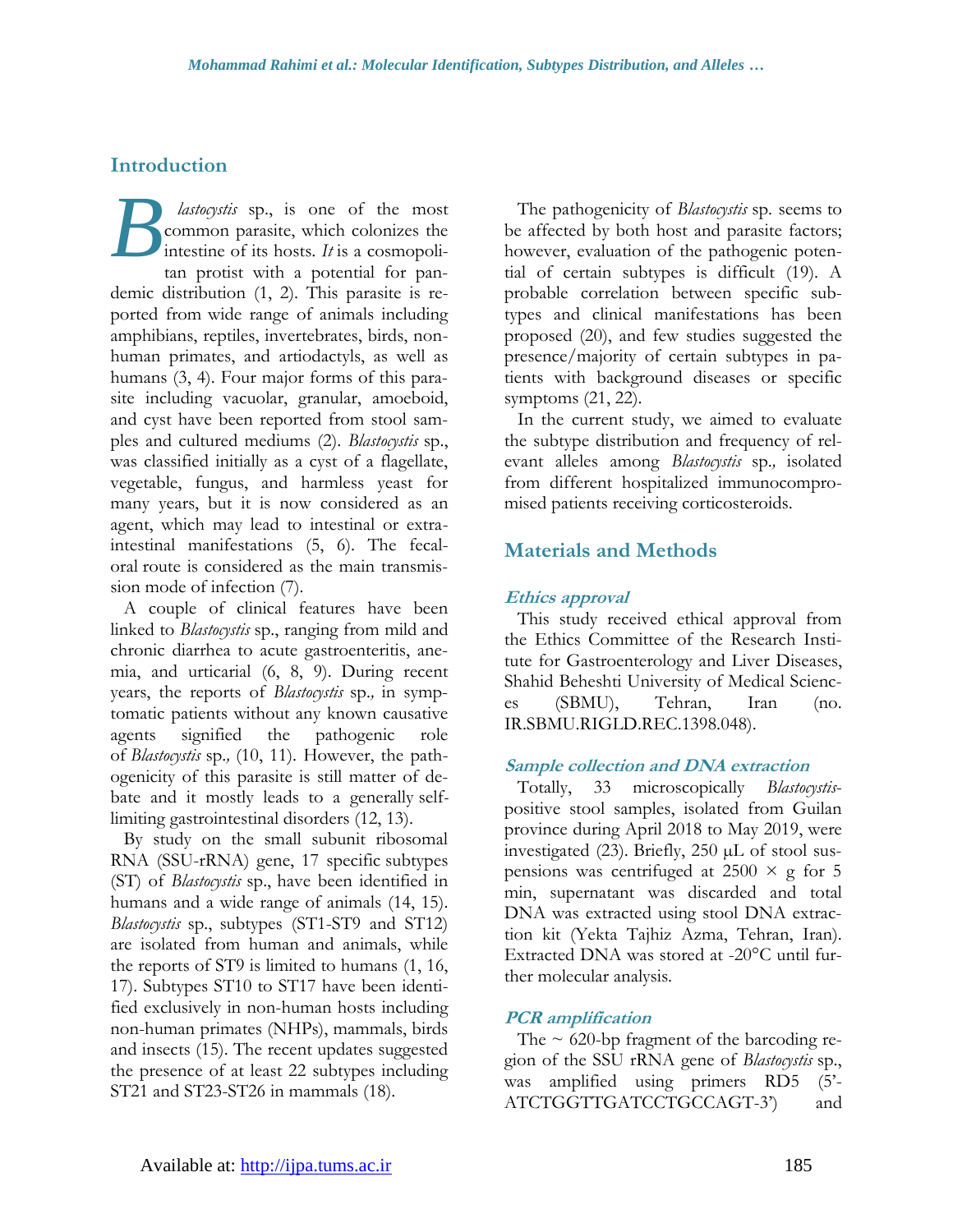#### BhRDr (5'-

GAGCTTTTTAACTGCAACAACG-3') (24). PCR amplifications were done at standard conditions: an initial denaturing step of 95 °C for 5 min and 35 cycles consisting of 94 °C for 30 s, 58 °C for 30 s, and 30 s at 72 °C. A final extension at 72 °C was performed for 5 min. Finally, 5 μL of amplification products was fractionated on 1.5% agarose electrophoresis gel stained with ethidium bromide and then visualized by the UV transilluminator (Cleaver scientific Ltd., Warwickshire, United Kingdom).

#### **Subtype analysis and allele discrimination**

PCR products were purified and then sequenced with ABI 3130 sequencer. The obtained sequences were edited and trimmed by Chromas and BioEdit software. Homology analysis of the sequences was done using the basic local alignment search tool (BLAST; [http://blast.ncbi.nlm.nih.gov/\)](http://blast.ncbi.nlm.nih.gov/) for the most similar reference sequences to determine the relevant subtypes. Finally, the new DNA sequences have been submitted into the genetic sequence database at the national center for biotechnical information (NCBI) by the Sequin program (version 10.3). All sequences are available in the GenBank database with accession numbers MT645783 to MT645814. To identify the relevant alleles, the edited sequences were submitted to [\(https://pubmlst.org/organisms/blastocystis](https://pubmlst.org/organisms/blastocystis-spp/) $spp/$ ).

#### **Phylogenetic analysis**

After alignment and trimming of the sequences,  $a \sim 530$ -bp fragment was utilized for analyses. The phylogenetic tree was constructed using Maximum-likelihood algorithm and tamura-3- parameter model in MEGA10 software [\(http://www.megasoftware.net/\)](http://www.megasoftware.net/) (25). To evaluate the reliability of the tree, bootstrap with 1000 replications was considered.

#### **Statistical analysis**

The frequency of subtypes and gender, and the mean of age  $\pm$  standard deviation (SD) were calculated. In addition, to analyze the possible correlation between immunodeficiency and subtypes, the Fisher's exact test incorporated in SPSS Statistics software for Windows, v22 (IBM Corp., Armonk, NY, USA) was used. A probability  $(P)$  value  $\leq 0.05$  was considered statistically significant.

### **Results**

The studied patients were 16 (48. 5%) males and 17 (51. 5%) females. The average age  $\pm$ SD was 51.82 + 13.17. *Blastocystis* sp., was isolated from hospitalized patients, who received either corticosteroids or chemotherapy agents, including one (3%) transplantation recipient, six (18.2%) rheumatoid arthritis (RA), three  $(9.1\%)$  gastrointestinal disorders, three  $(9.1\%)$ systemic lupus erythematosus (SLE), seven  $(21.2\%)$  cancer patients, three  $(9.1\%)$  asthma and allergy patients, and 10 (30.3%) patients hospitalized in internal ward with undiagnosed immunodeficiency disorder.

#### **Molecular detection, subtyping, and allele discriminations**

Target fragment was amplified among all 33 microscopically *Blastocystis*-positive samples. Subtypes analysis revealed the presence of ST1, ST2, ST3, and ST7 among 13/33 (39.4%),  $5/33$  (15.2%), 14/33 (42.4%), and  $1/33$  (3%), of samples, respectively. The subtypes distribution among patients showed the majority of ST1 among cancer patients  $5/7$  (71.42%), while ST3 was the predominant subtype among RA patients 3/6 (50%), internal patients  $5/10$  (50%), and asthma and allergy patients 2/3 (66.66%). ST2 was seen among RA, internal, gastrointestinal, SLE, and transplantation patients. ST7 was isolated from a patient hospitalized in internal ward (Table 1).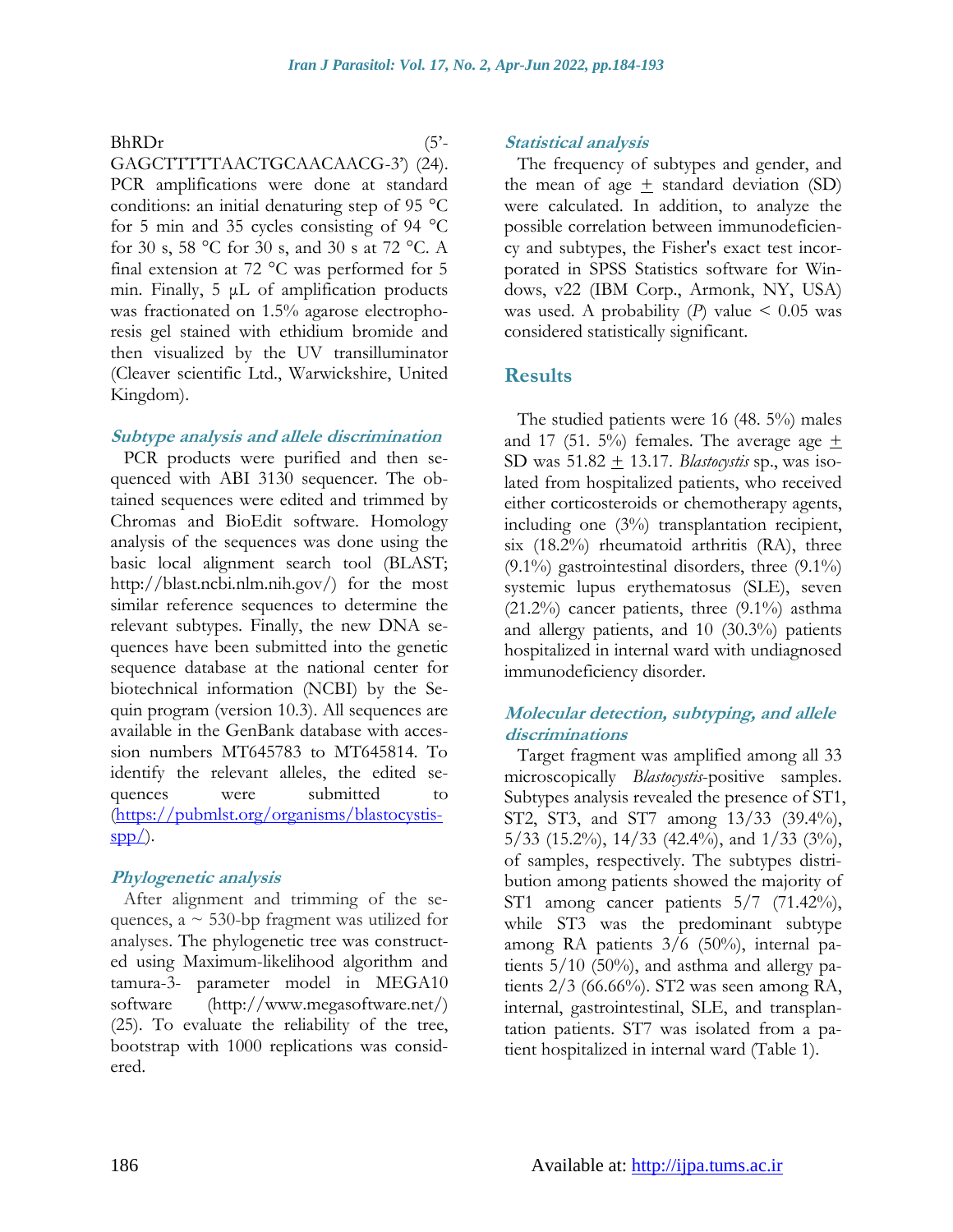The results of allele discrimination revealed the presence of alleles 4  $(10/13)$  and 88  $(3/13)$ in ST1. ST2 exhibited alleles 9 and 10 in four and one isolates, respectively (Table 2). ST3

represented alleles 34 and 36 with majority of allele 34 (10/13). The only ST7 was allele 99 (Fig. 1).

**Table 1:** *Blastocystis* sp., subtype distribution among immunocompromised patients

| Immunodeficiency disorders | Subtypes/No.33 |     |     |     |  |
|----------------------------|----------------|-----|-----|-----|--|
|                            | ST1            | ST2 | ST3 | ST7 |  |
| R A                        |                |     |     |     |  |
| Internal                   |                |     |     |     |  |
| Gastrointestinal disorders |                |     |     |     |  |
| SLE.                       |                |     |     |     |  |
| Cancer patients            |                |     |     |     |  |
| Asthma and allergy         |                |     |     |     |  |
| Transplantation            |                |     |     |     |  |

**Table 2:** *Blastocystis* sp., and its subtypes among immunocompromised patients

| No.            | <b>Gender</b> | Age(yr) | <b>Blastocystis</b> | <b>Alleles</b> | Acc. No.     |
|----------------|---------------|---------|---------------------|----------------|--------------|
|                |               |         | sp., (sub-          |                |              |
|                |               |         | types)              |                |              |
| $\mathbf{1}$   | Female        | 48      | ST <sub>2</sub>     | 9              | MT645783     |
| $\overline{c}$ | Female        | 59      | ST3                 | 36             | MT645784     |
| 3              | Male          | 59      | ST7                 | 99             | MT645785     |
| $\overline{4}$ | Male          | 71      | ST <sub>2</sub>     | 9              | MT645786     |
| 5              | Female        | 58      | ST3                 | 34             | MT645787     |
| 6              | Male          | 38      | ST <sub>2</sub>     | 10             | MT645788     |
| 7              | Female        | 48      | ST3                 | 34             | MT645789     |
| 8              | Female        | 53      | ST <sub>1</sub>     | $\overline{4}$ | MT645790     |
| 9              | Female        | 43      | ST <sub>3</sub>     | 36             | MT645791     |
| 10             | Female        | 36      | ST <sub>3</sub>     | 34             | MT645792     |
| 11             | Male          | 38      | ST <sub>2</sub>     | 9              | MT645793     |
| 12             | Female        | 58      | ST1                 | 88             | MT645794     |
| 13             | Male          | 29      | ST <sub>3</sub>     | 36             | MT645795     |
| 14             | Male          | 70      | ST1                 | $\overline{4}$ | MT645796     |
| 15             | Female        | 47      | ST <sub>2</sub>     | 9              | MT645797     |
| 16             | Male          | 59      | ST <sub>1</sub>     | $\overline{4}$ | MT645798     |
| 17             | Female        | 52      | ST <sub>3</sub>     | 34             | MT645799     |
| 18             | Female        | 35      | ST <sub>3</sub>     | 34             | MT645800     |
| 19             | Female        | 45      | ST <sub>1</sub>     | $\overline{4}$ | MT645801     |
| 20             | Male          | 59      | ST <sub>3</sub>     | 34             | MT645802     |
| 21             | Male          | 61      | ST <sub>3</sub>     | 34             | MT645803     |
| 22             | Male          | 71      | ST <sub>1</sub>     | $\overline{4}$ | MT645804     |
| 23             | Female        | 58      | ST <sub>1</sub>     | 88             | MT645805     |
| 24             | Female        | 50      | ST <sub>1</sub>     | $\overline{4}$ | MT645806     |
| 25             | Male          | 52      | ST <sub>3</sub>     |                | Not provided |
| 26             | Male          | 57      | ST3                 | 34             | MT645807     |
| 27             | Female        | 26      | ST1                 | $\overline{4}$ | MT645808     |
| 28             | Male          | 34      | ST <sub>1</sub>     | $\overline{4}$ | MT645809     |
| 29             | Male          | 58      | ST <sub>1</sub>     | $\overline{4}$ | MT645810     |
| 30             | Female        | 52      | ST <sub>1</sub>     | $\overline{4}$ | MT645811     |
| 31             | Female        | 61      | ST <sub>3</sub>     | 34             | MT645812     |
| 32             | Male          | 86      | ST <sub>3</sub>     | 34             | MT645813     |
| 33             | Male          | 39      | ST <sub>1</sub>     | 88             | MT645814     |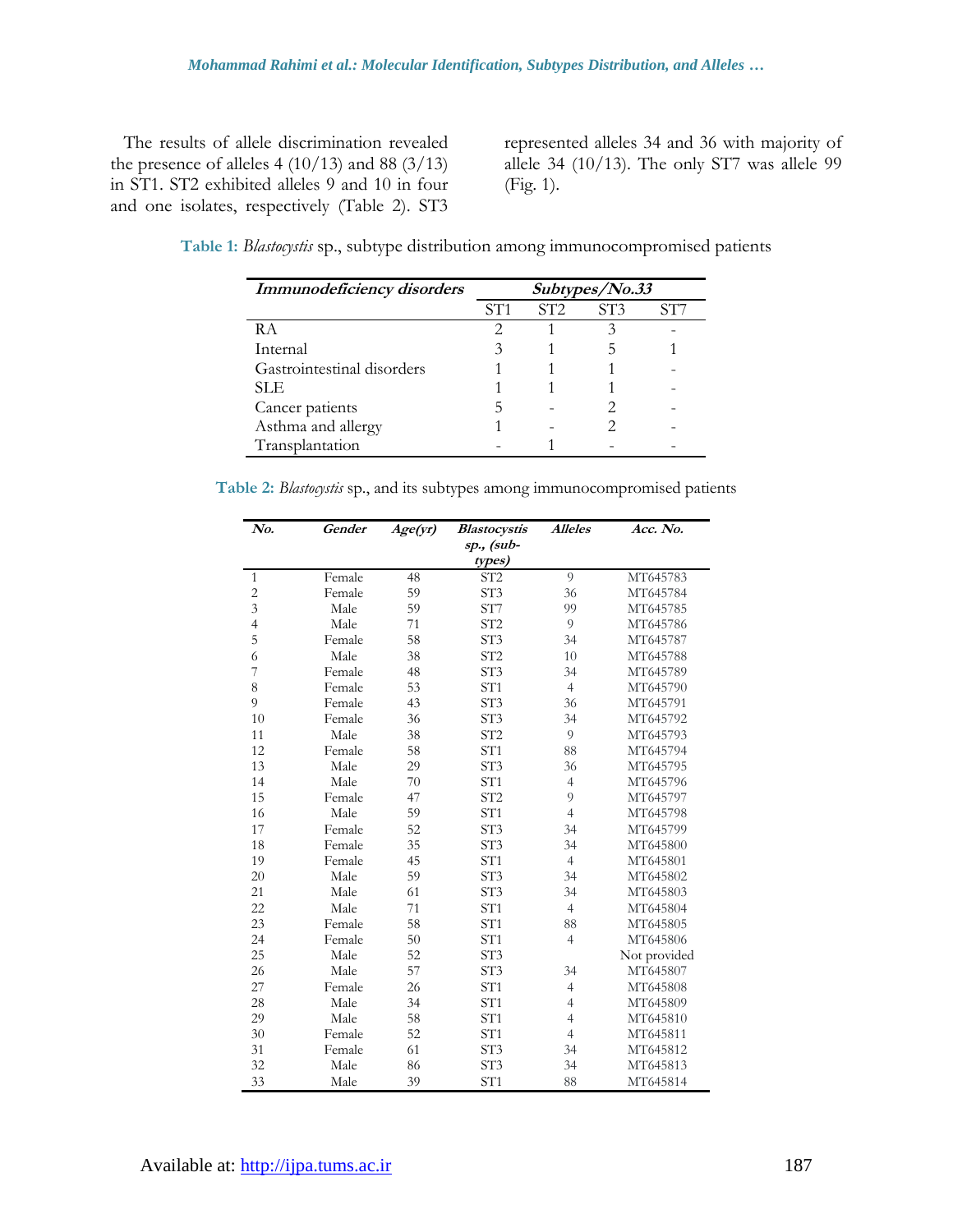

**Fig. 1:** Allele distribution among each studied subtype

#### **Phylogenetic analysis**

Phylogenetic analysis of the SSU rRNA gene sequences revealed that all subtypes were clearly separated into four clades regarding the currently characterized subtypes, with bootstraps ranging from 77 to 99% (Fig. 2). The phylogenetic tree also showed that there was no separation regarding the type of immune diseases or hospitalization's wards.



**Fig. 2:** The phylogenetic position of *Blastocystis* sp., ST1-3 and 7 isolated from immunocompromised patients. The phylogenetic tree was assembled based on the Maximum-likelihood and Tamura 3-parameter algorithms. Bootstrap lower than 75% were deleted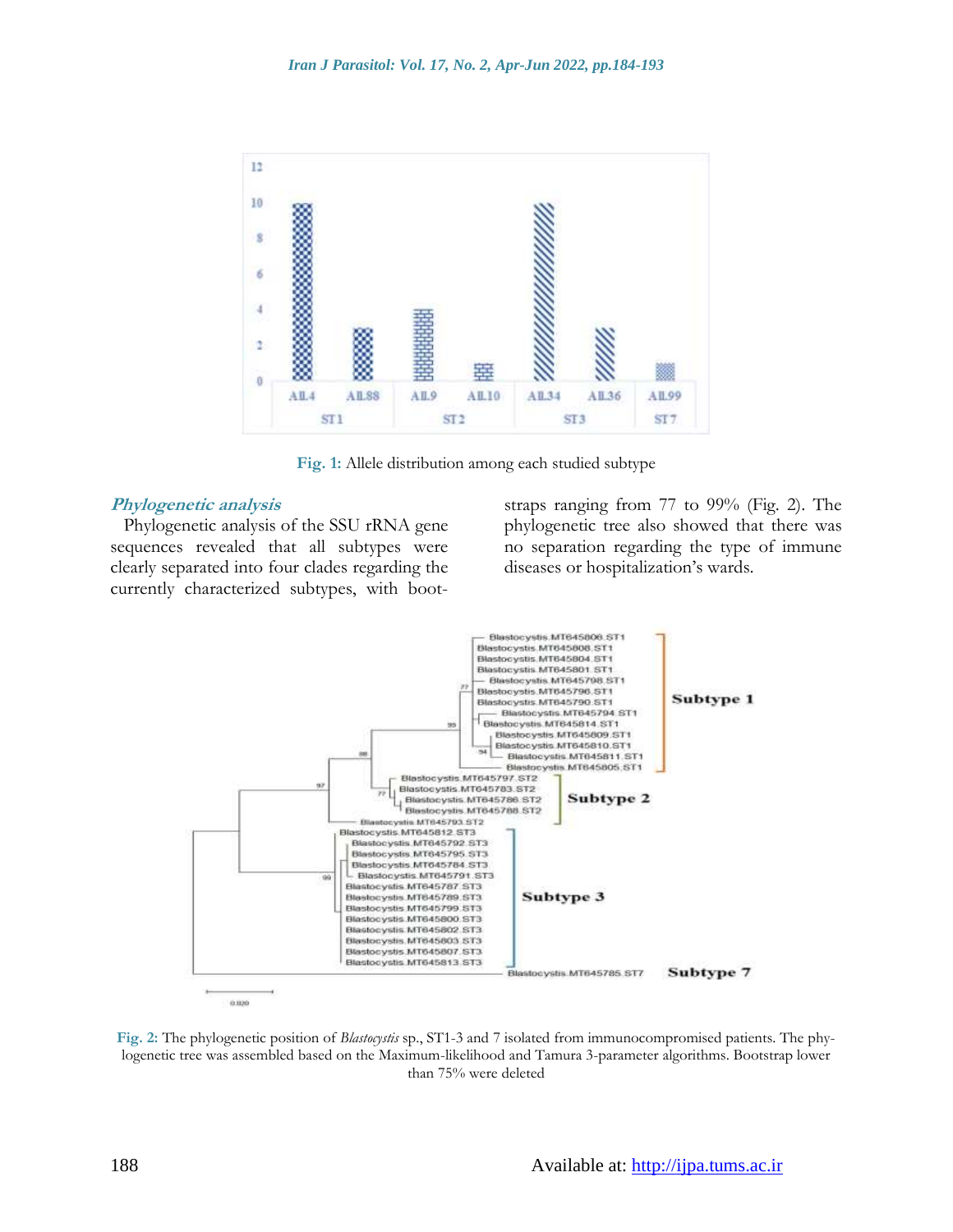# **Discussion**

*Blastocystis* sp., is a mysterious protist with a lot of unknown features in its life cycle, infectivity, and pathogenicity. The distribution of this protist is thought to be linked with the socioeconomic conditions (7), but a couple of studies indicated a high prevalence of *Blastocystis* sp., in developed countries with high levels of standard of living (26-30).

The pathogenicity of *Blastocystis* sp., is also unclear. Although some studies showed a correlation between the presence of this eukaryote and gastrointestinal, as well as extraintestinal symptoms (6, 8, 9), most of researches have been failed to provide a strong correlation between symptoms and the presence of *Blastocystis* sp. In this line, Jalallu et al., (31) investigated the frequency of *Blastocystis*  sp., and its subtypes in symptomatic and asymptomatic human subjects and claimed no significant coexistence between the protist and clinical manifestations. Dogan et al., (32) studied the prevalence of *Blastocystis* sp. among symptomatic and asymptomatic children and reported no statistical correlation between the presence of symptoms and *Blastocystis* sp. In a large-scale study conducted in France, a statistical significant correlation was not seen between the colonization of *Blastocystis* sp., and clinical manifestations (33). However, there are studies that suggested a linkage between the presence of *Blastocystis* sp., or a specific subtype with clinical symptoms. Abdulsalam et al. (34) screened outpatients who were referred to a laboratory and claimed that the prevalence of *Blastocystis* sp., in symptomatic group was higher that asymptomatic group. In addition, in a study in Lebanon the correlation between *Blastocystis* sp., subtype 1 and clinical manifestations was pointed out (20).

Although the pathogenic role of *Blastocystis*  sp., in immunocompetent subjects has been remained controversial, a couple of studies suggested *Blastocystis* sp., to be an opportunistic infection in immunocompromised patients.

One of the first studies highlighting the opportunistic role of *Blastocystis* sp. was performed by Ghosh et al,  $(35)$  who presented a case of myeloid leukemia underwent bone marrow transplantation, which was colonized by *Blastocystis* sp. In the current study we did not access to stool samples of immunocompromised patient hospitalized in different wards to evaluate the prevalence of the protist; nevertheless, *Blastocystis* sp., ST2 was the only subtype detected in the transplant recipient.

The correlation between colonization of *Blastocystis* sp., and its subtypes with cancer has been evaluated. Kumarasamy et al (36), showed a significant correlation between *Blastocystis* sp., and colorectal cancer (CRC) and presented a significant association between the presence of ST3 and CRC. A high frequency of *Blastocystis* sp., ST3 was determined in cancer patients in Turkey (37), as well. Indeed, Mohamed et al., (38) analyzed the correlation between colonization of *Blastocystis* sp., and its subtypes with cancer and showed that not only colonization of *Blastocystis* sp., in cancer patients was higher than controls, but also there was a significant correlation between the presence of subtype 1 and CRC. Zhang et al. (39), characterized the prevalence rate of *Blastocystis*  sp., subtypes among cancer patients and although there was no statistically significant correlation between subtypes and cancer, ST3 was the most prevalent subtype in these patients followed by ST1. In the current study, a significant correlation was not found between *Blastocystis* sp., and its subtypes with type of immunodeficiency; however, in line of study performed by Mohamed et al. (38), *Blastocystis*  sp., ST1 was the most prevalent subtype in cancer patients followed by ST3.

Although some studies linked the presence of *Blastocystis* sp., particularly ST3, with urticarial and cutaneous rashes (22, 40, 41), there is no study evaluating subtype distribution of *Blastocystis* sp., among patients who suffered from asthma and allergy, and SLE. In the current study, only ST1 and ST3 were detected in asthma and allergy patients, while all three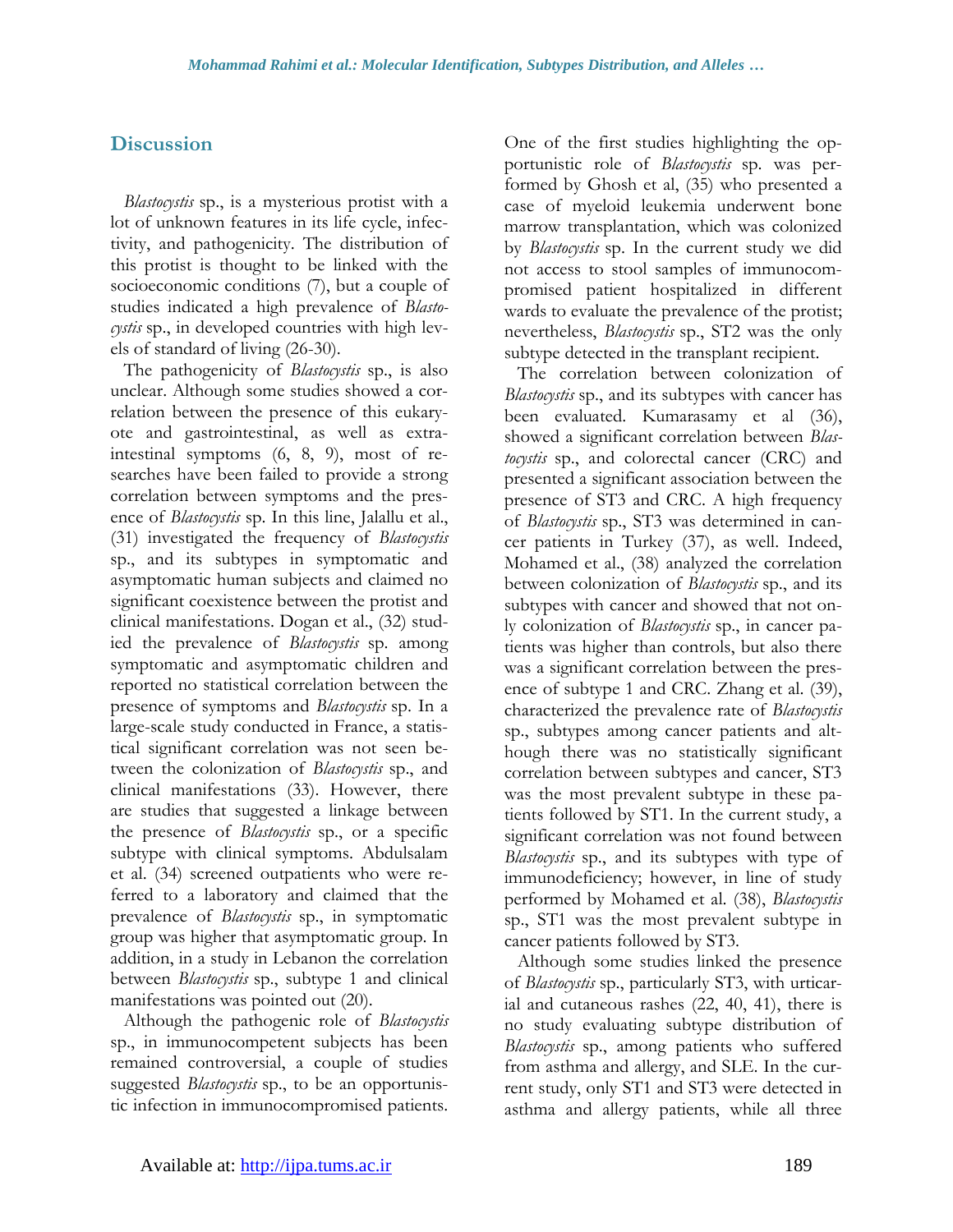subtypes ST1-3 were characterized in SLE patients. However, due to the low number of evaluated subjects, establishing a subtype pattern in these patients, particularly among asthma and allergy patients, needs to be validated.

To the best of our knowledge, there is no study evaluating the subtype distribution of *Blastocystis* sp., among RA patients. Nonetheless, Lee et al. (42) presented a case of RA with acute diarrhea and increased inflammation harboring *Blastocystis* sp., who after successful treatment of the protist with metronidazole, the symptoms such as diarrhea, abdominal pain, and inflammation of patient's knee were ameliorated. In the current study, three subtypes ST1-3 were characterized in RA patients; however, due to the low number of samples, this study was failed to propose a probable connection between certain subtype and RA.

As a result, ST1 represented alleles 4 and 88. Allele 4 seems to be the most prevalent allele related to ST1 (43). However, there is a little data presenting allele 88 from ST1 in the world (44). For ST2, alleles 9 and 10 were identified among samples. Allele 9 was characterized as one of the most prevalent alleles reported from humans and also dogs in Iran (43, 45). This allele was also reported from other countries and seems to be the common characterized allele from ST2. In contrast, allele 10 is not common in human subjects and there is no report of this allele in Iran, while it was reported from South America (4). For ST3, alleles 34 and 36 were identified among samples. These alleles are among the most frequently reported alleles in human and animal subjects. However, in the line of previous studies, allele 34 was the most prevalent allele in our subjects. ST7 represented allele 99. There are reports of this allele in humans and animals. Melo et al. (46) successfully cultivated microscopically *Blastocystis*-positive fecal samples and isolated *Blastocystis* ST7 allele 99 from asymptomatic Brazilian subjects. In Iran, Mohammadpour et al. (45) investigated the prevalence of *Blastocystis* sp., from cats, dogs, and brown rats, and isolated ST7 allele 99 from dog samples. Most recently, ST7 allele 99 was isolated from chicken sample in Iran (47). Although reports of this allele is limited to couple of studies, the presence of that in both animal and human isolates may provide a clue of zoonotic transmission of this allele.

# **Conclusion**

*Blastocystis* sp., ST3 and ST1 were characterized as the most prevalent subtypes among studied immunocompromised patients of which ST3 was the most prevalent followed by ST1. Although ST1 was more prevalent in cancer patients and ST3 was the major subtype in RA patients, asthma and allergy patients, and those who were hospitalized in internal ward, a significant correlation between certain subtypes and type of immunodeficiency was not seen. The allele discrimination showed none specific alleles among immunocompromised patients, while putative zoonotic alleles were also detected.

# **Acknowledgements**

The authors thank all members of the Foodborne and Waterborne Diseases Research Center for their supports. This study was financially supported by the Research Institute for Gastroenterology and Liver Diseases, Shahid Beheshti University of Medical Sciences with grant number: RIGLD-1072.

# **Conflict of interest**

The authors declare that they have no conflict of interest

### **References**

1. Clark CG, van der Giezen M, Alfellani MA, Stensvold CR. Recent developments in *Blasto-*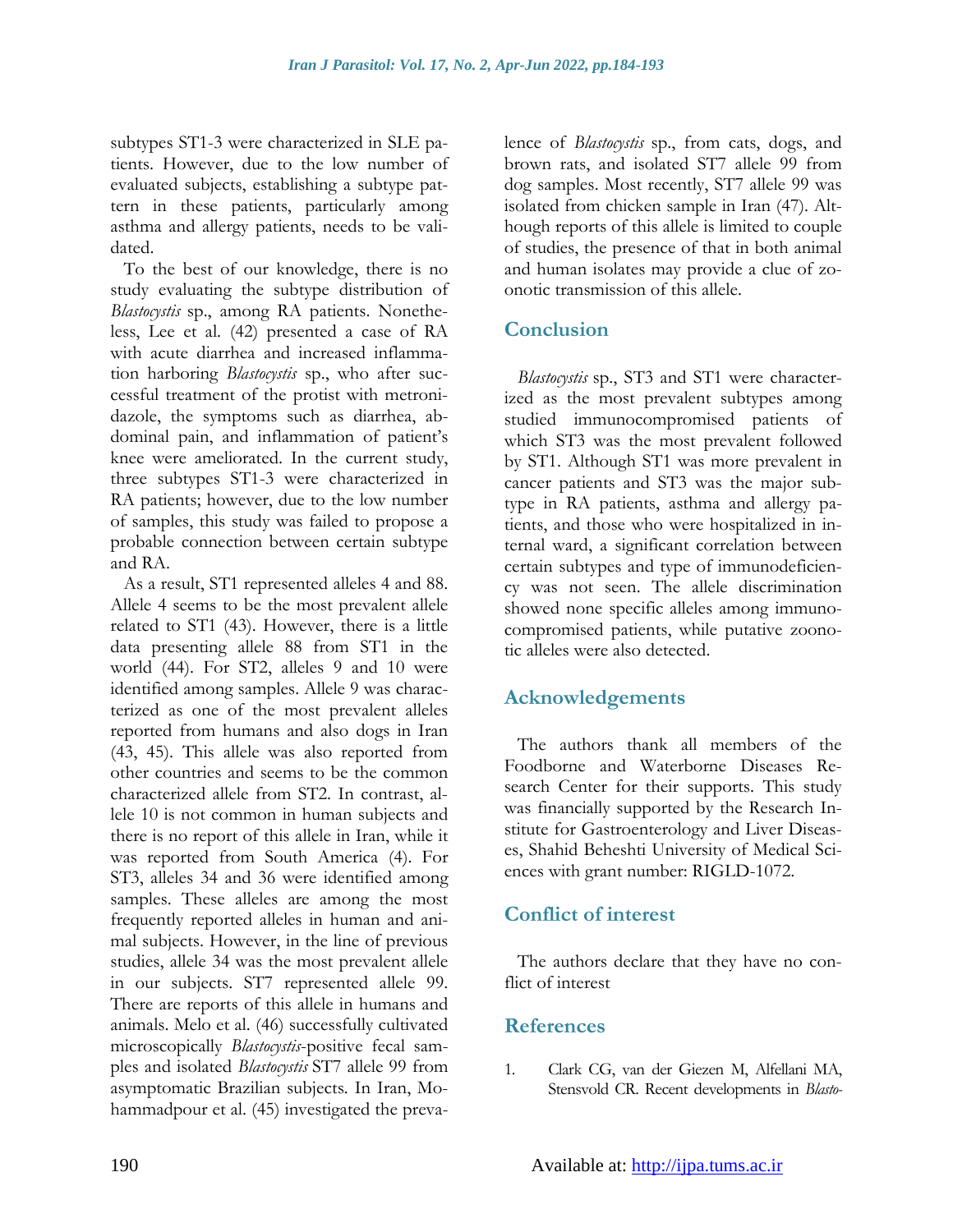*cystis* research. Adv Parasitol. 2013; 82:1-32. DOI: [10.1016/B978-0-12-407706-5.00001-0](https://doi.org/10.1016/b978-0-12-407706-5.00001-0)

- 2. Tan KS. New insights on classification, identification, and clinical relevance of *Blastocystis* spp. Clin Microbiol Rev. 2008; 21:639-65. DOI: [10.1128/CMR.00022-08](https://doi.org/10.1128/cmr.00022-08)
- 3. Nemati S, Zali MR, Johnson P, Mirjalali H, Karanis P. Molecular prevalence and subtype distribution of *Blastocystis* sp. in Asia and in Australia. J Water Health. 2021;19(5):687-704. DOI:10.2166/wh.2021.011
- 4. Jimenez PA, Jaimes JE, Ramirez JD. A summary of *Blastocystis* subtypes in North and South America. Parasit Vectors. 2019; 12:376. DOI: [10.1186/s13071-019-3641-2](https://doi.org/10.1186/s13071-019-3641-2)
- 5. Scanlan PD. *Blastocystis*: past pitfalls and future perspectives. Trends Parasitol. 2012; 28:327-34. DOI: [10.1016/j.pt.2012.05.001](https://doi.org/10.1016/j.pt.2012.05.001)
- 6. Tan KS, Mirza H, Teo JD, Wu B, Macary PA. Current views on the clinical relevance of *Blastocystis* spp. Curr Infect Dis Rep. 2010; 12:28-35. DOI: [10.1007/s11908-009-0073-8](https://doi.org/10.1007/s11908-009-0073-8)
- 7. Javanmard E, Niyyati M, Ghasemi E, Mirjalali H, Asadzadeh Aghdaei H, Zali MR. Impacts of human development index and climate conditions on prevalence of *Blastocystis*: A systematic review and meta-analysis. Acta Trop. 2018; 185:193-203.

DOI: [10.1016/j.actatropica.2018.05.014](https://doi.org/10.1016/j.actatropica.2018.05.014)

- 8. El Deeb HK, Khodeer S. *Blastocystis* spp.: frequency and subtype distribution in iron deficiency anemic versus non-anemic subjects from Egypt. J Parasitol. 2013; 99:599-602. DOI: [10.1645/12-80.1](https://doi.org/10.1645/12-80.1)
- 9. Rezaei Riabi T, Haghighi A, Mirjalali H, et al. Study of prevalence, distribution and clinical significance of *Blastocystis* isolated from two medical centers in Iran. Gastroenterol Hepatol Bed Bench. 2017; 10:S102-S7.
- 10. Katsarou-Katsari A, Vassalos CM, Tzanetou K, Spanakos G, Papadopoulou C, Vakalis N. Acute urticaria associated with amoeboid forms of *Blastocystis* sp. subtype 3. Acta Derm Venereol. 2008; 88:80-1. [DOI:](file:///E:/گوارش%20و%20کبد/SUBMITED/Korean%20BLAST/Microb%20Pathog/gy)  [10.2340/00015555-0338](file:///E:/گوارش%20و%20کبد/SUBMITED/Korean%20BLAST/Microb%20Pathog/gy)
- 11. Vogelberg C, Stensvold CR, Monecke S, et al. *Blastocystis* sp. subtype 2 detection during recurrence of gastrointestinal and urticarial symptoms. Parasitol Int. 2010; 59:469-71. DOI: [10.1016/j.parint.2010.03.009](https://doi.org/10.1016/j.parint.2010.03.009)
- 12. Andersen LO, Stensvold CR. *Blastocystis* in health and disease: are we moving from a clinical to a public health perspective? J Clin Microbiol. 2016; 54:524-8. DOI: [10.1128/JCM.02520-15](https://doi.org/10.1128/jcm.02520-15)
- 13. Engsbro AL, Stensvold CR. *Blastocystis*: to treat or not to treat...but how? Clin Infect Dis. 2012; 55:1431-2. DOI: [10.1093/cid/cis699](https://doi.org/10.1093/cid/cis699)
- 14. Stensvold CR, Suresh GK, Tan KS, et al. Terminology for *Blastocystis* subtypes--a consensus. Trends Parasitol. 2007; 23:93-6. DOI: [10.1016/j.pt.2007.01.004](https://doi.org/10.1016/j.pt.2007.01.004)
- 15. Yoshikawa H, Koyama Y, Tsuchiya E, Takami K. *Blastocystis* phylogeny among various isolates from humans to insects. Parasitol Int. 2016; 65:750-9. DOI: [10.1016/j.parint.2016.04.004](https://doi.org/10.1016/j.parint.2016.04.004)
- 16. Alfellani MA, Jacob AS, Perea NO, et al. Diversity and distribution of *Blastocystis* sp. subtypes in non-human primates. Parasitology. 2013; 140:966-71. DOI: [10.1017/S0031182013000255](https://doi.org/10.1017/s0031182013000255)
- 17. Alfellani MA, Stensvold CR, Vidal-Lapiedra A, Onuoha ES, Fagbenro-Beyioku AF, Clark CG. Variable geographic distribution of *Blastocystis* subtypes and its potential implications. Acta Trop. 2013; 126:11-8. DOI: [10.1016/j.actatropica.2012.12.011](https://doi.org/10.1016/j.actatropica.2012.12.011)
- 18. Stensvold CR, Clark CG. Pre-empting Pandora's Box: *Blastocystis* subtypes revisited. Trends Parasitol. 2020. DOI: [10.1016/j.pt.2019.12.009](https://doi.org/10.1016/j.pt.2019.12.009)
- 19. Alinaghizade A, Mirjalali H, Mohebali M, Stensvold CR, Rezaeian M. Inter- and intrasubtype variation of *Blastocystis* subtypes isolated from diarrheic and non-diarrheic patients in Iran. Infect Genet Evol. 2017; 50:77-82. DOI: [10.1016/j.meegid.2017.02.016](https://doi.org/10.1016/j.meegid.2017.02.016)
- 20. El Safadi D, Meloni D, Poirier P, et al. Molecular epidemiology of *Blastocystis* in Lebanon and correlation between subtype 1 and gastrointestinal symptoms. Am J Trop Med Hyg. 2013; 88:1203-6. DOI: [10.4269/ajtmh.12-0777](https://doi.org/10.4269/ajtmh.12-0777)
- 21. Taghipour A, Javanmard E, Mirjalali H, et al. *Blastocystis* subtype 1 (allele 4); Predominant subtype among tuberculosis patients in Iran. Comp Immunol Microbiol Infect Dis. 2019; 65:201-6. DOI: [10.1016/j.cimid.2019.06.005](https://doi.org/10.1016/j.cimid.2019.06.005)
- 22. Casero RD, Mongi F, Sanchez A, Ramirez JD. *Blastocystis* and urticaria: Examination of subtypes and morphotypes in an unusual clinical manifestation. Acta Trop. 2015; 148:156-61. DOI: [10.1016/j.actatropica.2015.05.004](https://doi.org/10.1016/j.actatropica.2015.05.004)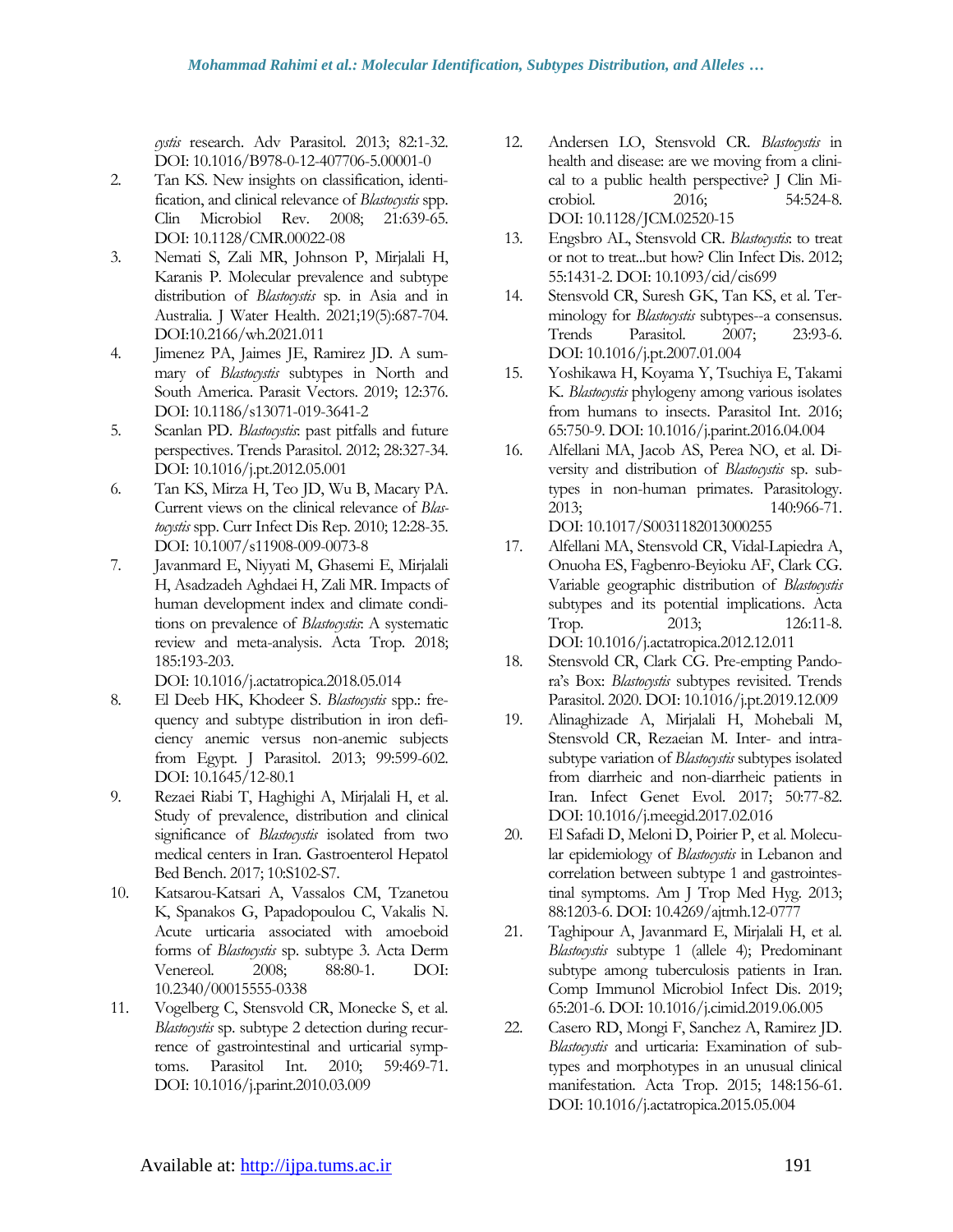- 23. Karimi K, Mirjalali H, Niyyati M, et al. Molecular epidemiology of *Enterocytozoon bieneusi* and *Encephalitozoon* sp., among immunocompromised and immunocompetent subjects in Iran. Microb Pathog. 2020; 141:103988. DOI: [10.1016/j.micpath.2020.103988](https://doi.org/10.1016/j.micpath.2020.103988)
- 24. Scicluna SM, Tawari B, Clark CG. DNA barcoding of *Blastocystis*. Protist. 2006; 157:77-85. DOI: [10.1016/j.protis.2005.12.001](https://doi.org/10.1016/j.protis.2005.12.001)
- 25. Tamura K, Stecher G, Peterson D, Filipski A, Kumar S. MEGA6: molecular evolutionary genetics analysis version 6.0. Mol Biol Evol. 2013; 30:2725-9. DOI: [10.1093/molbev/mst197](https://doi.org/10.1093/molbev/mst197)
- 26. Beghini F, Pasolli E, Truong TD, Putignani L, Caccio SM, Segata N. Large-scale comparative metagenomics of *Blastocystis*, a common member of the human gut microbiome. ISME J. 2017; 11:2848-63. DOI: [10.1038/ismej.2017.139](https://doi.org/10.1038/ismej.2017.139)
- 27. Mattiucci S, Crisafi B, Gabrielli S, Paoletti M, Cancrini G. Molecular epidemiology and genetic diversity of *Blastocystis* infection in humans in Italy. Epidemiol Infect. 2016; 144:635-46. DOI: [10.1017/S0950268815001697](https://doi.org/10.1017/s0950268815001697)
- 28. Forsell J, Granlund M, Stensvold CR, Clark CG, Evengard B. Subtype analysis of *Blastocystis* isolates in Swedish patients. Eur J Clin Microbiol Infect Dis. 2012; 31:1689-96. DOI: [10.1007/s10096-011-1416-6](https://doi.org/10.1007/s10096-011-1416-6)
- 29. Bart A, Wentink-Bonnema EM, Gilis H, et al. Diagnosis and subtype analysis of *Blastocystis* sp. in 442 patients in a hospital setting in the Netherlands. BMC Infect Dis. 2013; 13:389. DOI: [10.1186/1471-2334-13-389](https://doi.org/10.1186/1471-2334-13-389)
- 30. Stensvold CR, Christiansen DB, Olsen KE, Nielsen HV. Blastocystis sp. subtype 4 is common in Danish *Blastocystis*-positive patients presenting with acute diarrhea. Am J Trop Med Hyg? 2011; 84:883-5. DOI: [10.4269/ajtmh.2011.11-0005](https://doi.org/10.4269/ajtmh.2011.11-0005)
- 31. Jalallou N, Iravani S, Rezaeian M, Alinaghizade A, Mirjalali H. Subtypes Distribution and Frequency of *Blastocystis* sp. isolated from diarrheic and non-diarrheic patients. Iran J Parasitol. 2017; 12:63-8.
- 32. Dogan N, Aydin M, Tuzemen NU, Dinleyici EC, Oguz I, Dogruman-Al F. Subtype distribution of *Blastocystis* spp. isolated from children in Eskisehir, Turkey. Parasitol Int. 2017; 66:948- 51[. DOI:10.3855/jidc.12650](file:///E:/گوارش%20و%20کبد/SUBMITED/Korean%20BLAST/Microb%20Pathog/YK)
- 33. El Safadi D, Cian A, Nourrisson C, et al. Prevalence, risk factors for infection and subtype distribution of the intestinal parasite *Blastocystis* sp. from a large-scale multi-center study in France. BMC Infect Dis. 2016; 16:451. DOI [10.1186/s12879-016-1776-8](file:///E:/گوارش%20و%20کبد/SUBMITED/Korean%20BLAST/Microb%20Pathog/JK)
- 34. Abdulsalam AM, Ithoi I, Al-Mekhlafi HM, et al. Prevalence, predictors and clinical significance of *Blastocystis* sp. in Sebha, Libya. Parasit Vectors. 2013; 6:86. DOI: [10.1186/1756-3305-](https://doi.org/10.1186/1756-3305-6-86) [6-86](https://doi.org/10.1186/1756-3305-6-86)
- 35. Ghosh K, Ayyaril M, Nirmala V. Acute GVHD involving the gastrointestinal tract and infestation with *Blastocystis hominis* in a patient with chronic myeloid leukaemia following allogeneic bone marrow transplantation. Bone Marrow Transplant. 1998; 22:1115-7. DOI: [10.1038/sj.bmt.1701488](https://doi.org/10.1038/sj.bmt.1701488)
- 36. Kumarasamy V, Roslani AC, Rani KU, Kumar Govind S. Advantage of using colonic washouts for *Blastocystis* detection in colorectal cancer patients. Parasit Vectors. 2014; 7:162.
- 37. Yersal O, Malatyali E, Ertabaklar H, Oktay E, Barutca S, Ertug S. *Blastocystis* subtypes in cancer patients: Analysis of possible risk factors and clinical characteristics. Parasitol Int. 2016; 65:792-6. DOI: [10.1016/j.parint.2016.02.010](https://doi.org/10.1016/j.parint.2016.02.010)
- 38. Mohamed AM, Ahmed MA, Ahmed SA, Al-Semany SA, Alghamdi SS, Zaglool DA. Predominance and association risk of *Blastocystis hominis* subtype I in colorectal cancer: a case control study. Infect Agent Cancer. 2017; 12:21. DOI: [10.1186/s13027-017-0131-z](https://doi.org/10.1186/s13027-017-0131-z)
- 39. Zhang W, Ren G, Zhao W, et al. Genotyping of *Enterocytozoon* bieneusi and subtyping of *Blastocystis* in cancer patients: relationship to diarrhea and assessment of zoonotic transmission. Front Microbiol. 2017; 8:1835. DOI: [10.3389/fmicb.2017.01835](https://doi.org/10.3389/fmicb.2017.01835)
- 40. Gupta R, Parsi K. Chronic urticaria due to *Blastocystis hominis*. Australas J Dermatol. 2006; 47:117-9. DOI: [10.1111/j.1440-](https://doi.org/10.1111/j.1440-0960.2006.00244.x) [0960.2006.00244.x](https://doi.org/10.1111/j.1440-0960.2006.00244.x)
- 41. Lepczynska M, Chen WC, Dzika E. Mysterious chronic urticaria caused by *Blastocystis* spp.? Int J Dermatol. 2016; 55:259-66; quiz 63-4, 66. DOI: [10.1111/ijd.13064](https://doi.org/10.1111/ijd.13064)
- 42. Lee MG, Rawlins SC, Didier M, DeCeulaer K. Infective arthritis due to *Blastocystis hominis*. Annal Rheum Dis. 1990; 49:192-3. DOI: [10.1136/ard.49.3.192](https://doi.org/10.1136/ard.49.3.192)